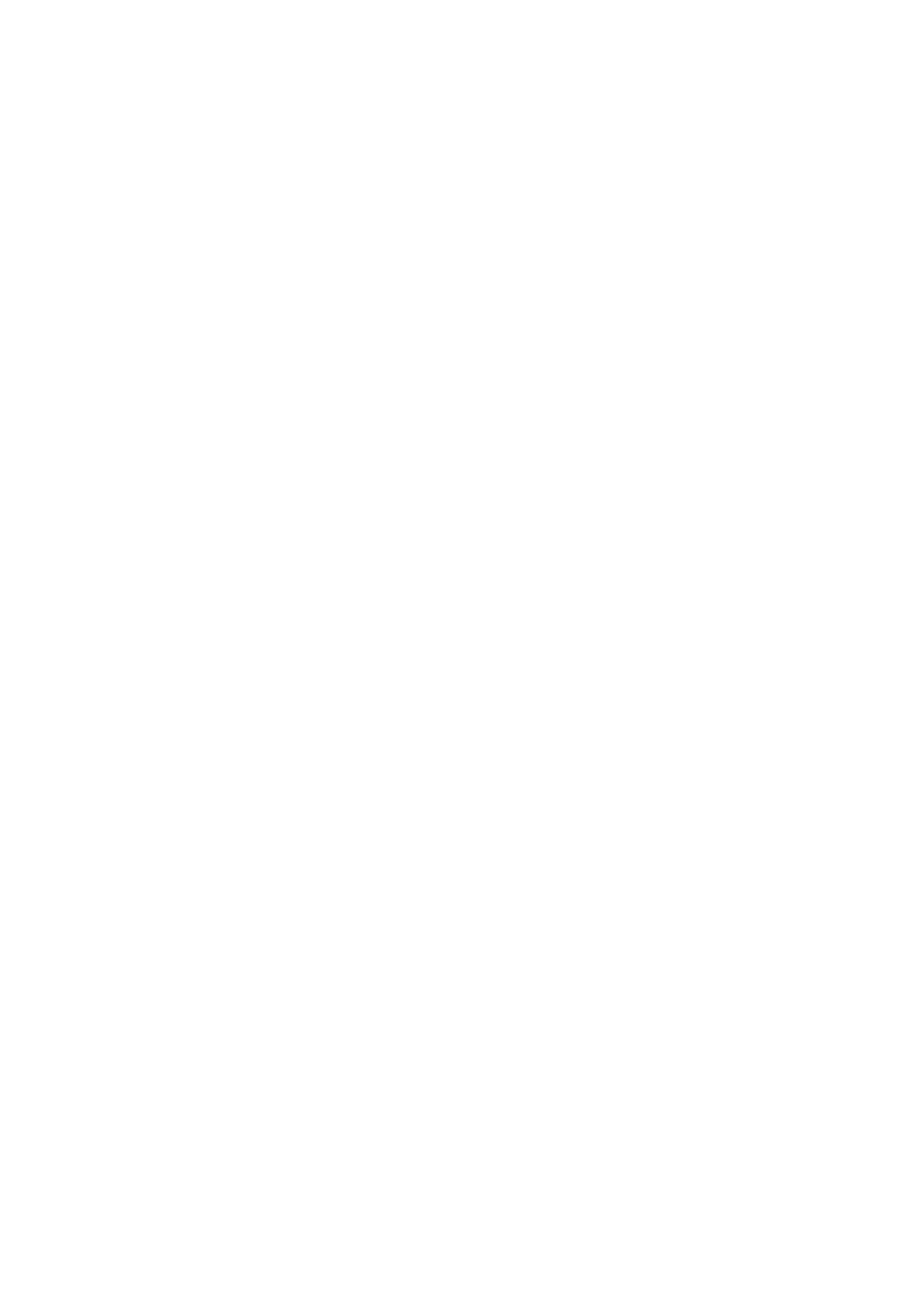

Kaumatua Eric Pene from Ngāti Wairere opened the meeting with a mihi. Member Dean Ogilvie responded on behalf of the Forum.

Co-chairperson Tangata Whenua Ms Nicola MacDonald welcomed everyone to the meeting.

The co-chairpersons took turns to chair agenda items. Ms N MacDonald chaired items 1 to 5 and 7 and Cr P Coom chaired items 6, 8 and 10 to 13.

# **1 Apologies**

Resolution number HGF/2022/11

MOVED by Cr DA Arnold, seconded Cr J Watson:

#### **That the Hauraki Gulf Forum:**

**a) accept the apologies from:**

**Absence Mr A Baucke Cr C Fletcher Mayor S Goudie Mr T Hohneck Mr P Majurey Mr M Mariassouce Ms V Toki Lateness Cr D Tegg**

## **CARRIED / KUA MANA**

#### **2 Declaration of Interest**

There were no declarations of interest.

#### **3 Confirmation of Minutes**

Resolution number HGF/2022/12

MOVED by Co-Chairperson Cr P Coom, seconded by Member C Bailie:

#### **That the Hauraki Gulf Forum:**

**a) confirm the ordinary minutes of its meeting, held on Monday, 28 February 2022, as a true and correct record.**

#### **CARRIED / KUA MANA**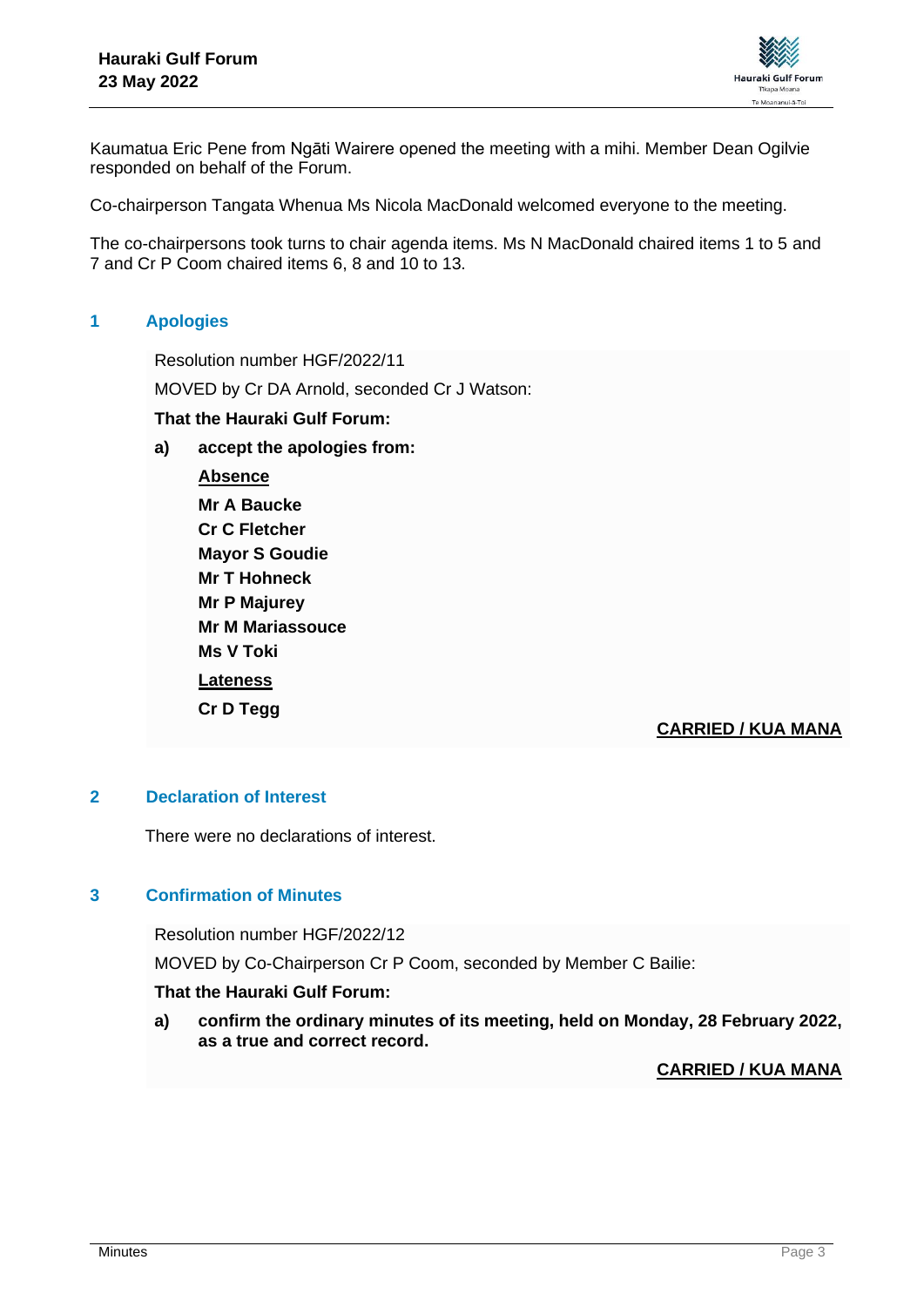

## **4 Public Forum**

## **4.1 Public Forum - Aotearoa New Zealand water quality monitoring from space**

A presentation was given in support of the item. A copy has been placed on the official minutes and is available on the Auckland Council website as a minutes attachment.

Resolution number HGF/2022/13

MOVED by Cr PB Buckthought, seconded by Member D Ogilvie:

#### **That the Hauraki Gulf Forum:**

**a) thank Prof. Guglielmo Aglietti, Dr. Ben Taylor from the University of Auckland, and Dr. Moritz Lehmann from Xerra for their presentation.**

## **CARRIED / KUA MANA**

#### **Attachments**

A 23 May 2022, Hauraki Gulf Forum - Item 4.1 - Public Forum - Aotearoa New Zealand water quality monitoring from space - presentation

*Cr D Tegg entered the meeting at 1.35pm.*

#### **4.2 Public Forum - Coastal Hazards and Climate Change - Building resilience in the face of uncertainty**

A presentation was given in support of the item. A copy has been placed on the official minutes and is available on the Auckland Council website as a minutes attachment.

Resolution number HGF/2022/14

MOVED by Member S Milne, seconded by Cr R McGuire:

#### **That the Hauraki Gulf Forum:**

**a) thank Kelly Nicolson, Senior Policy Planner from Waikato District Council for her presentation.**

## **CARRIED / KUA MANA**

#### **Attachments**

A 23 May 2022, Hauraki Gulf Forum - Item 4.2 - Public Forum - Coastal Hazards and Climate Change - Building resilience in the face of uncertainty - presentation

## **4.3 Public Forum - NZSeaRise and Climate Change**

A presentation was given in support of the item. A copy has been placed on the official minutes and is available on the Auckland Council website as a minutes attachment.

Resolution number HGF/2022/15

MOVED by Member C Handley, seconded by Cr DA Arnold:

#### **That the Hauraki Gulf Forum:**

**a) thank Rick Liefting, Team Leader – Regional Resilience from Waikato Regional Council for his presentation.**

# **CARRIED / KUA MANA**

## **Attachments**

A 23 May 2022, Hauraki Gulf Forum - Item 4.3 - Public Forum - NZSeaRise and Climate Change - presentation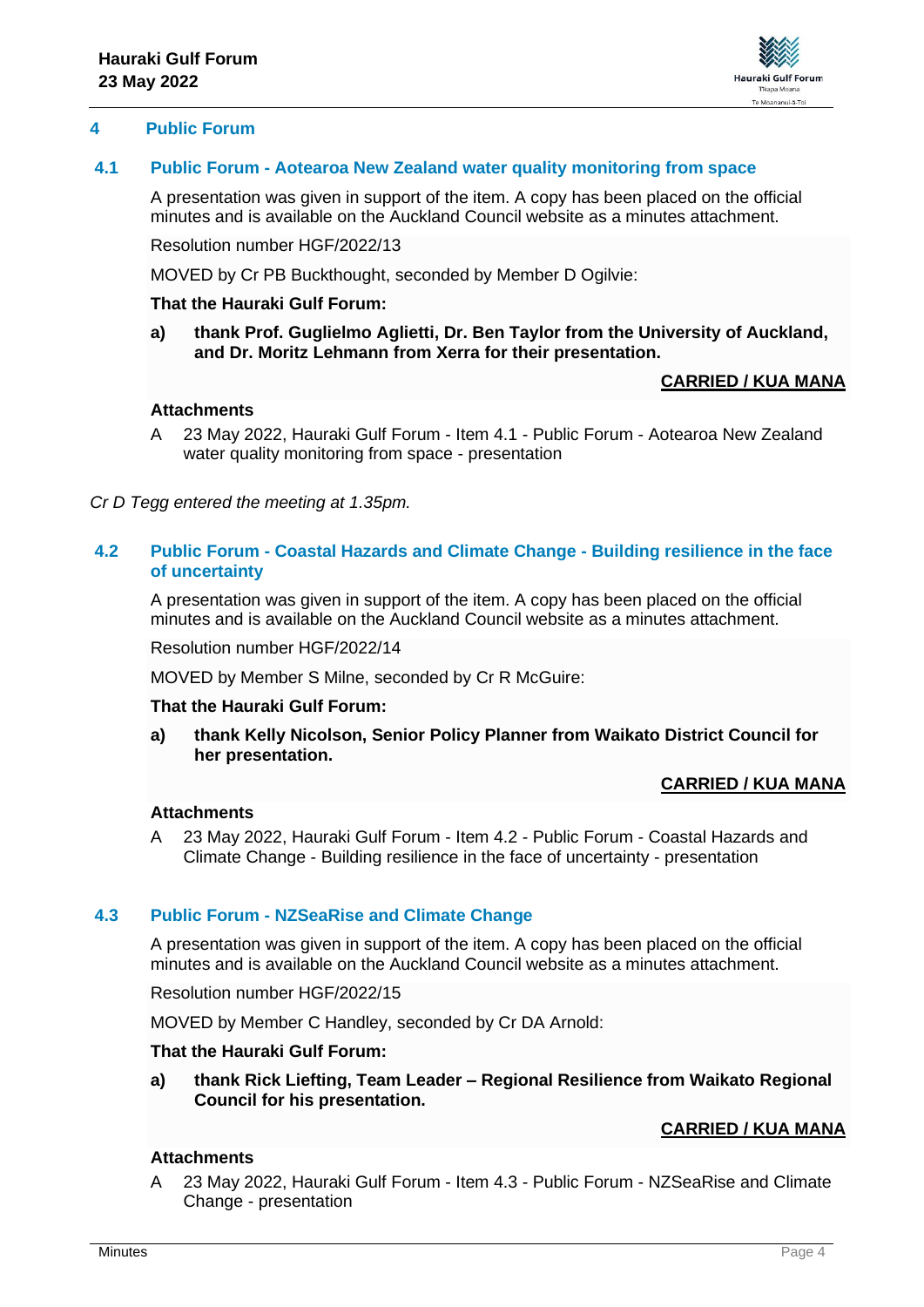

## **5 Extraordinary Business**

There was no extraordinary business.

## **6 Co-Chairs' Report**

Resolution number HGF/2022/16

MOVED by Co-Chairperson Cr P Coom, seconded by Co-Chairperson Tangata Whenua Ms N MacDonald:

#### **That the Hauraki Gulf Forum:**

- **a) note the Co-Chairs' report**
- **b) request the Executive Officer to draw up a response to the letter from Auckland Council (Attachment H to the report) which requests an action plan to ensure continued forward progress.**

## **CARRIED / KUA MANA**

## **7 Koi Carp**

Presentations were given in support of the item. Copies have been placed on the official minutes and are available on the Auckland Council website as minutes attachments.

Resolution number HGF/2022/17

MOVED by Cr PB Buckthought, seconded by Cr DA Arnold:

#### **That the Hauraki Gulf Forum:**

- **a) thank Conall Buchanan, Mike Peters and Michelle Archer for their presentations**
- **b) strongly urge the Minister of Conservation, Hon. Kiritapu Allan, to place high priority and resourcing on the research and elimination of Koi Carp in all affected catchments, and to have the Department of Conservation liaise with the Ministry of Primary Industries, Ministry for the Environment and Local Government to achieve those outcomes.**

## **CARRIED / KUA MANA**

Note: Pursuant to Standing Order 3.14.4 Member J Hore requested that his abstention to clause b) be recorded.

#### **Attachments**

- A 23 May 2022, Hauraki Gulf Forum Item 7 Koi Carp presentation from Conall Buchanan and Mike Peters
- B 23 May 2022, Hauraki Gulf Forum Item 7 Koi Carp presentation from Michelle Archer

The meeting adjourned at 3.40pm and reconvened at 3.55pm.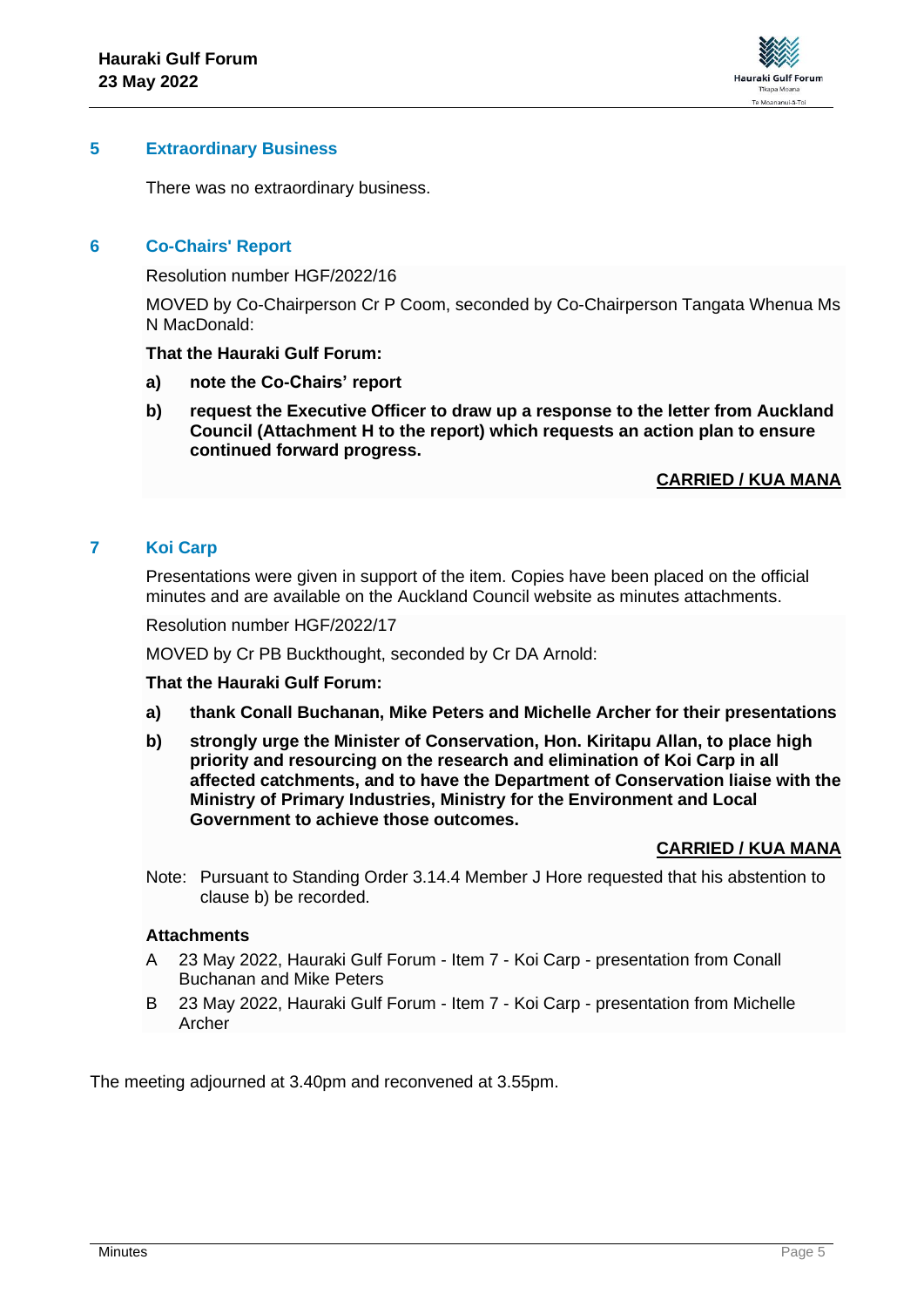

# **8 Update on Revitalising the Gulf, Scallop Closures and Snapper Numbers**

Resolution number HGF/2022/18

MOVED by Co-Chairperson Cr P Coom, seconded by Member S Milne:

## **That the Hauraki Gulf Forum:**

- **a) note the report**
- **b) thank Jacob Hore, the representative of the Minster for Oceans and Fisheries, for his oral briefing.**

# **CARRIED / KUA MANA**

# **9 Ngāti Manuhiri rāhui and s186A temporary closure application**

This item was withdrawn.

## **10 2023 State of the Gulf Report – scoping**

Resolution number HGF/2022/19

MOVED by Cr PB Buckthought, seconded by cr R McGuire:

## **That the Hauraki Gulf Forum:**

- **a) endorse the recommended scope of the 2023 State of the Gulf Report**
- **b) agree that the Executive Officer proceed to tender for the report.**

## **CARRIED / KUA MANA**

## **11 2022-2023 Budget Proposal**

Resolution number HGF/2022/20

MOVED by Cr R McGuire, seconded by Member C Handley:

## **That the Hauraki Gulf Forum:**

- **a) approve the 2022-2023 budget**
- **b) delegate the Co-Chairpersons to review the Executive Officer's salary in the 2022-2023 budget in line with the market and adjust the Forum's budget accordingly.**

## **CARRIED / KUA MANA**

- Note: Pursuant to Standing Order 3.14.4 Member J Hore requested that his abstention to clause b) be recorded.
- Note: Pursuant to Standing Order 3.14.5 the following members requested that their votes against clause b) be recorded:
	- Cr DA Arnold
	- Cr W Walker
	- Cr J Watson